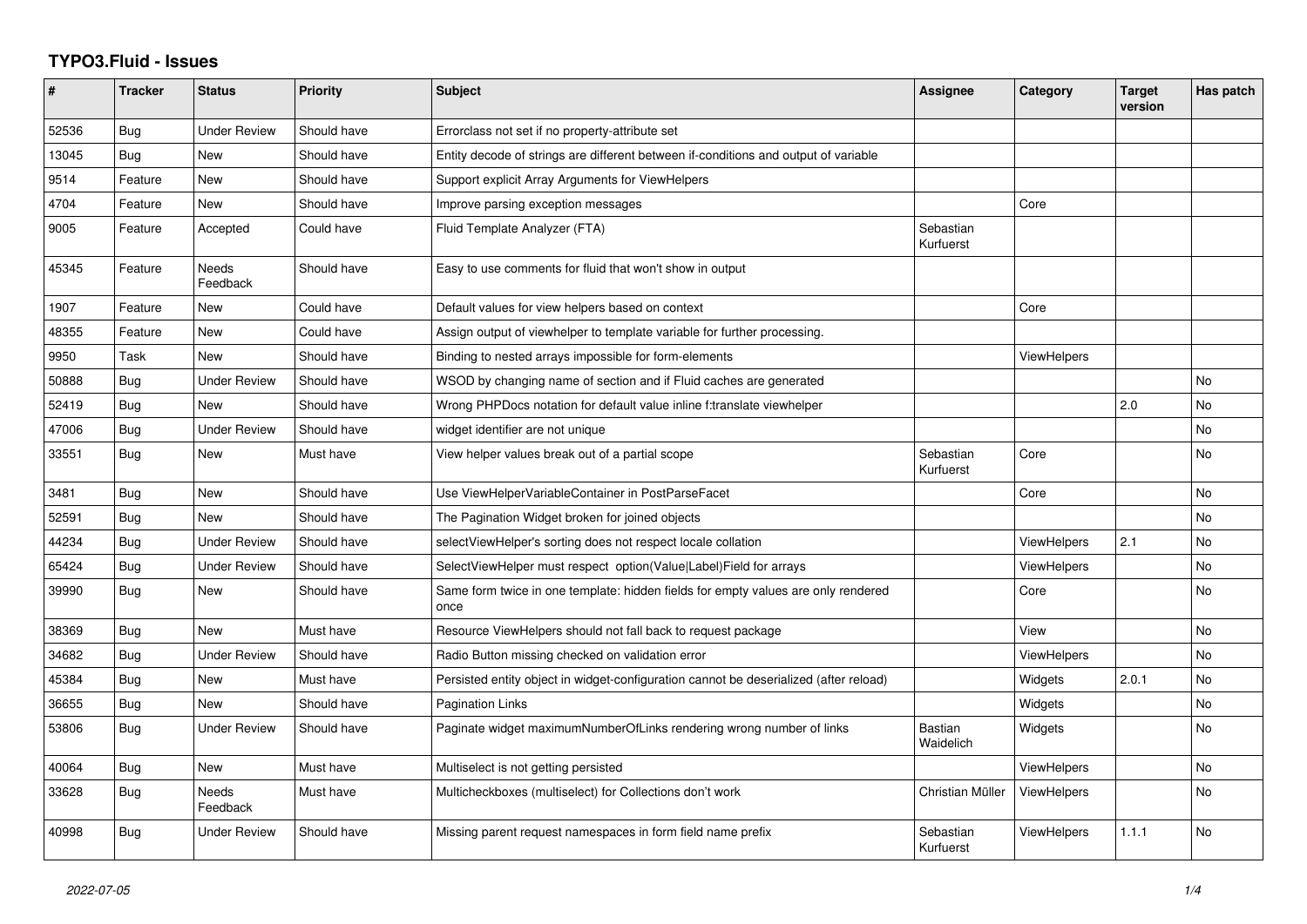| #     | <b>Tracker</b> | <b>Status</b>            | <b>Priority</b> | <b>Subject</b>                                                                                              | <b>Assignee</b>             | Category    | <b>Target</b><br>version | Has patch |
|-------|----------------|--------------------------|-----------------|-------------------------------------------------------------------------------------------------------------|-----------------------------|-------------|--------------------------|-----------|
| 28549 | Bug            | New                      | Should have     | make widgets cacheable, i.e. not implement childnodeaccess interface                                        |                             |             |                          | <b>No</b> |
| 27607 | Bug            | New                      | Must have       | Make Fluid comparisons work when first element is STRING, second is NULL.                                   |                             | Core        |                          | No        |
| 55008 | Bug            | <b>Under Review</b>      | Should have     | Interceptors should be used in Partials                                                                     | Christian Müller            |             |                          | No        |
| 57885 | Bug            | New                      | Must have       | Inputs are cleared from a second form if the first form produced a vallidation error                        |                             |             |                          | <b>No</b> |
| 28553 | Bug            | New                      | Should have     | improve XHProf test setup                                                                                   |                             |             |                          | No        |
| 59057 | Bug            | <b>Under Review</b>      | Must have       | Hidden empty value fields shoud be disabled when related field is disabled                                  | <b>Bastian</b><br>Waidelich | ViewHelpers |                          | No        |
| 58983 | Bug            | New                      | Should have     | format.date does not respect linebreaks and throws exception                                                |                             |             |                          | <b>No</b> |
| 8648  | Bug            | New                      | Should have     | format.crop ViewHelper should support all features of the crop stdWrap function                             |                             | ViewHelpers |                          | No        |
| 49038 | Bug            | New                      | Must have       | form.select does not select the first item if prependOptionValue is used                                    |                             |             |                          | No        |
| 37619 | Bug            | New                      | Should have     | Fatal Error when using variable in name attribute of Section ViewHelper                                     |                             | ViewHelpers |                          | No        |
| 58921 | Bug            | New                      | Should have     | f:form.* VHs crash if NOT inside f:form but followed by f:form                                              |                             |             |                          | No        |
| 49600 | Bug            | New                      | Should have     | f:form tag shown as a HTML on frontend                                                                      |                             | ViewHelpers |                          | No        |
| 46289 | Bug            | <b>Needs</b><br>Feedback | Should have     | Enable Escaping Interceptor in XML request format                                                           |                             | View        | 2.0.1                    | No        |
| 54284 | Bug            | New                      | Should have     | Default Option for Switch/Case VH                                                                           |                             | ViewHelpers |                          | <b>No</b> |
| 36662 | Bug            | Needs<br>Feedback        | Should have     | Checked state isn't always correct when property is collection                                              | Kevin Ulrich<br>Moschallski | ViewHelpers | 1.1.1                    | No        |
| 12863 | Bug            | New                      | Should have     | Attributes of a viewhelper can't contain a '-'                                                              | Sebastian<br>Kurfuerst      | Core        |                          | <b>No</b> |
| 28552 | Bug            | New                      | Should have     | (v5) write ViewHelper test for compiled run; adjust functional test to do two passes<br>(uncached & cached) |                             |             |                          | <b>No</b> |
| 28550 | Bug            | New                      | Should have     | (v4) make widgets cacheable, i.e. not implement childnodeaccess interface                                   |                             |             |                          | No        |
| 28554 | Bug            | New                      | Should have     | (v4) implement feature flag to disable caching                                                              |                             |             |                          | No        |
| 28551 | Bug            | Accepted                 | Should have     | (v4) backport VHTest                                                                                        | Sebastian<br>Kurfuerst      |             |                          | No        |
| 51277 | Feature        | <b>New</b>               | Should have     | ViewHelper context should be aware of actual file occurrence                                                |                             |             |                          | No        |
| 49756 | Feature        | <b>Under Review</b>      | Should have     | Select values by array key in checkbox viewhelper                                                           |                             |             |                          | No        |
| 8989  | Feature        | Needs<br>Feedback        | Could have      | Search path for fluid template files                                                                        |                             | View        |                          | No        |
| 33215 | Feature        | New                      | Should have     | RFC: Dynamic values in ObjectAccess paths                                                                   |                             |             |                          | No        |
| 39936 | Feature        | New                      | Should have     | registerTagAttribute should handle default values                                                           |                             | ViewHelpers |                          | No        |
| 60271 | Feature        | New                      | Should have     | Paginate viewhelper, should also support arrays                                                             |                             |             |                          | No        |
| 5933  | Feature        | Accepted                 | Should have     | Optional section rendering                                                                                  | Sebastian<br>Kurfuerst      | ViewHelpers |                          | No        |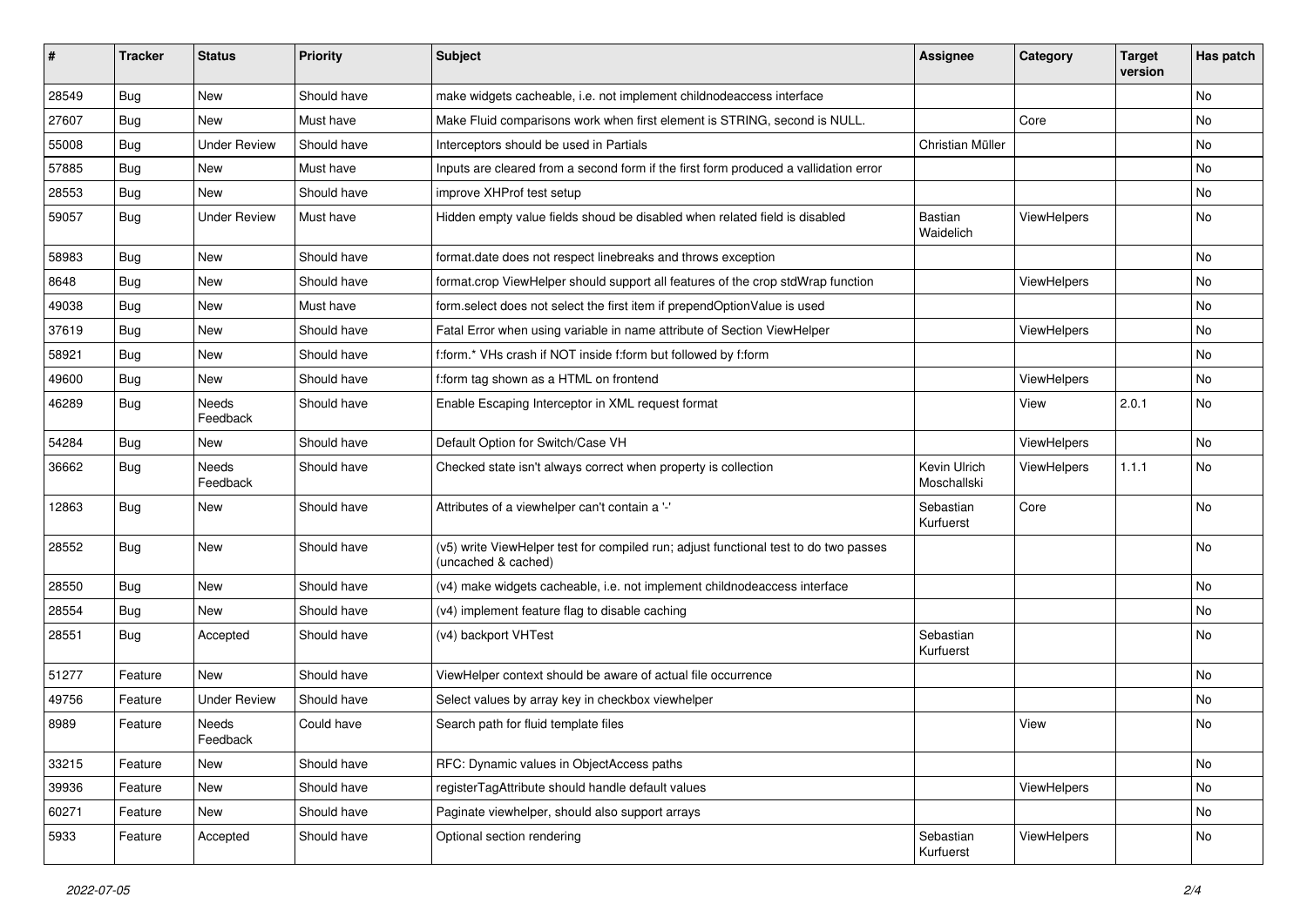| #     | <b>Tracker</b> | <b>Status</b>       | <b>Priority</b>      | <b>Subject</b>                                                                                         | <b>Assignee</b>       | Category    | <b>Target</b><br>version | Has patch |
|-------|----------------|---------------------|----------------------|--------------------------------------------------------------------------------------------------------|-----------------------|-------------|--------------------------|-----------|
| 42397 | Feature        | New                 | Should have          | Missing viewhelper for general links                                                                   |                       |             |                          | <b>No</b> |
| 30555 | Feature        | New                 | Could have           | Make TagBuilder more extensible                                                                        |                       | Core        |                          | No        |
| 33394 | Feature        | Needs<br>Feedback   | Should have          | Logical expression parser for BooleanNode                                                              | <b>Tobias Liebig</b>  | Core        |                          | No        |
| 51100 | Feature        | New                 | Must have            | Links with absolute URI should have the option of URI Scheme                                           |                       | ViewHelpers |                          | <b>No</b> |
| 37095 | Feature        | New                 | Should have          | It should be possible to set a different template on a Fluid TemplateView inside an<br>action          | Christopher<br>Hlubek |             |                          | No        |
| 10472 | Feature        | <b>New</b>          | Could have           | Fluid Standalone distribution                                                                          |                       | Core        |                          | No        |
| 31955 | Feature        | New                 | Should have          | f:uri.widget                                                                                           |                       | Widgets     |                          | No        |
| 62346 | Feature        | New                 | Could have           | f:comment should have high precende                                                                    |                       | Core        | 3.x                      | No        |
| 45153 | Feature        | New                 | Should have          | f:be.menus.actionMenuItem - Detection of the current select option is insufficient                     |                       |             |                          | No        |
| 3725  | Feature        | <b>New</b>          | Could have           | <b>CSS Engine</b>                                                                                      | Christian Müller      | ViewHelpers |                          | No        |
| 52640 | Feature        | <b>Under Review</b> | Should have          | Create an UnlessViewHelper as opposite to the IfViewHelper                                             | Marc Neuhaus          |             |                          | No        |
| 38130 | Feature        | New                 | Should have          | Checkboxes and multiple select fields should have an assignable default value                          |                       |             |                          | No        |
| 60181 | Feature        | New                 | Could have           | Caching mechanism for Fluid Views/Templates                                                            |                       | View        |                          | No        |
| 3291  | Feature        | Needs<br>Feedback   | Should have          | Cacheable viewhelpers                                                                                  |                       |             |                          | No        |
| 46545 | Feature        | New                 | Should have          | Better support for arrays in options of SelectViewHelper                                               |                       |             |                          | No        |
| 36410 | Feature        | <b>New</b>          | Should have          | Allow templates to send arguments back to layout                                                       |                       | ViewHelpers |                          | No        |
| 43346 | Feature        | <b>Under Review</b> | Should have          | Allow property mapping configuration via template                                                      | Karsten<br>Dambekalns | ViewHelpers | 2.1                      | No        |
| 40081 | Feature        | New                 | Should have          | Allow assigned variables as keys in arrays                                                             |                       |             |                          | No        |
| 60003 | Feature        | New                 | Should have          | Add required-Attribute to f:form.password                                                              |                       | ViewHelpers |                          | No        |
| 46257 | Feature        | <b>Under Review</b> | Should have          | Add escape sequence support for Fluid                                                                  |                       | Core        |                          | No        |
| 34309 | Task           | New                 | Could have           | Unknown ViewHelpers cause exception - should be handled more graceful                                  |                       | ViewHelpers |                          | No        |
| 10911 | Task           | New                 | Should have          | Tx Fluid ViewHelpers Form AbstractFormViewHelper->renderHiddenIdentityField<br>should be more reliable |                       | ViewHelpers |                          | <b>No</b> |
| 46091 | Task           | Needs<br>Feedback   | Should have          | Show source file name and position on exceptions during parsing                                        |                       |             |                          | No        |
| 54195 | Task           | New                 | Should have          | Rename and move FormViewHelper's errorClass value, currently 'f3-form-error'                           | Adrian Föder          | ViewHelpers |                          | No        |
| 43072 | Task           | New                 | Should have          | Remove TOKENS for adding templates fallback in Backporter                                              |                       | View        |                          | No        |
| 43071 | Task           | New                 | Should have          | Remove TOKENS for adding fallback teplates in B                                                        |                       |             |                          | No        |
| 42743 | Task           | New                 | Should have          | Remove inline style for hidden form fields                                                             |                       |             |                          | No        |
| 26658 | Task           | New                 | Won't have this time | Make Form ViewHelpers consistent                                                                       |                       | ViewHelpers |                          | No        |